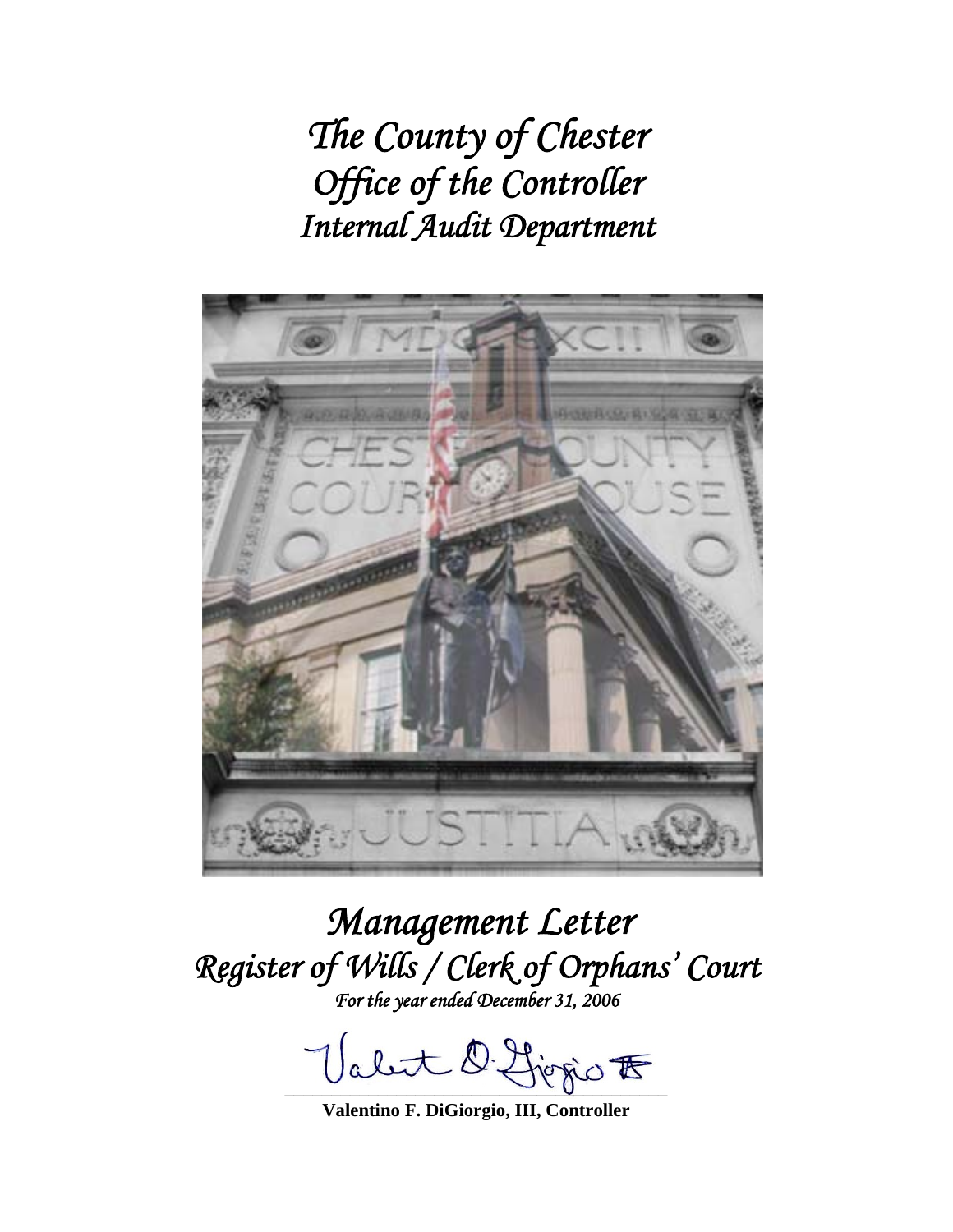# **To: Paula Gowen, Register of Wills/Clerk of the Orphans' Court**

## *Introduction*

On March 7, 2007, Internal Audit completed an audit of the *Office of the Register of Wills/Clerk of the Orphans' Court (Register).* Jeffery Slaymaker, Jr., CPA, was the auditor-in-charge and was assisted by one other auditor. Internal Audit is required by the Pennsylvania County Code to review county offices annually to ensure compliance with policies and procedures and to assess their overall internal control structure. The scope of our audit included a review of the following:

- Cash and Petty Cash
- Court Ordered Escrow Accounts
- **Liabilities**
- Cash Receipts
- **Manual Receipts**
- Inheritance Tax Receipts
- Cash Disbursements
- Voided Transactions.

#### *Executive Summary*

The management and staff of the *Register* are in all material respects, in compliance with policies and procedures imposed by the County of Chester and by the *Register*. No incidents of internal control weaknesses or non-compliance were noted during the audit.

The management and staff of the *Register* should be commended for their dedication to excellence. The Internal Audit Department offers its compliments to an extremely knowledgeable and well-trained staff.

Internal Audit would like to thank the management and staff of the *Register* for their cooperation and assistance during the course of this audit. Please feel free to contact our office at (610) 344- 6155 should you have any questions or concerns.